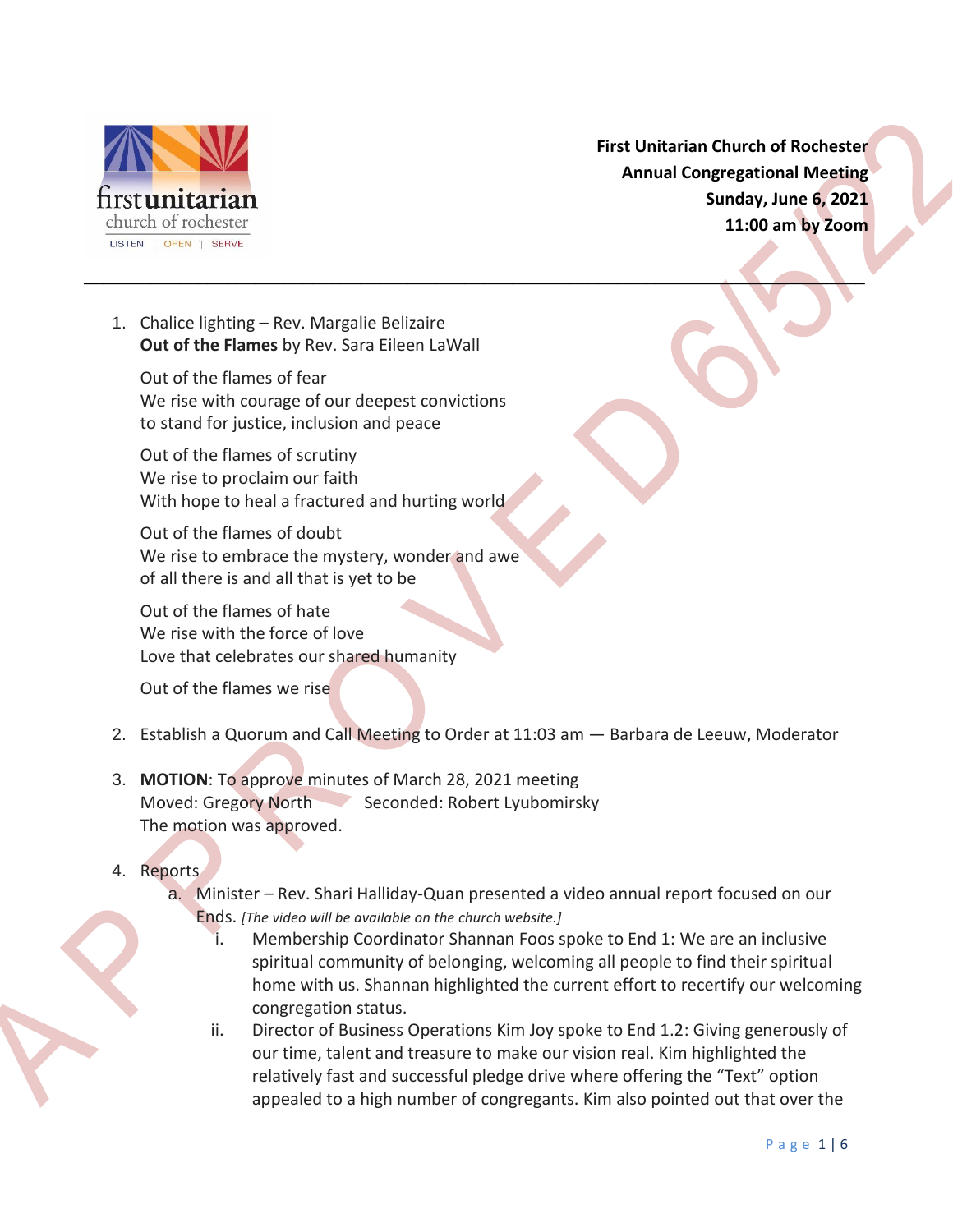course of this year our congregation gave \$126K to social justice through Greater Good, Sharing the Plate, grants and the special donation to Family Promise of Greater Rochester (formerly RAIHN) to support the housing crisis.

- iii. Religious Education Director Sheila Schuh spoke to End 2: We cherish and respect our children and youth, supporting their spiritual journey, and preparing them to live a life aligned with our Unitarian Universalist principles. Sheila highlighted the worship experiences that involved many of our families and the video that our youth group made regarding the importance of adopting the  $8<sup>th</sup>$ Principle (see motion below) that was shared in adult worship in our congregation, as well as with other congregations.
- iv. Rev. Shari spoke to End 3: We engage in spiritual growth and development. Rev. Shari highlighted Soul Matters, Wellspring and the involvement of 10% of our congregation in Beloved Conversations, the Meadville-Lombard Theological School's anti-racism training.
- v. Rev. Shari spoke to End 4. We act in partnership with others to end racial, social and economic injustice within our own community, in greater Rochester and the world. Rev. Shari highlighted our congregants' participation in the Black Lives Matter movement and our ongoing partnership with RocACTS, among other things.
- b. President –Gregory North requested a point of personal privilege to express gratitude for the exceptional job that Rev. Shari Halliday-Quan has done in the past 15 months. It is extraordinary for a minister in their first year of ministry to be asked to pivot to virtual worship. We experienced her incredible leadership ability in bringing staff along to provide high quality and meaningful worship. Thank you. Gregory then invited Rev. Shari to approach and handed her a gift bag. In it was an amazing stole crafted by our own incredible artist, Music Director Thommy Snell. 'The fire of commitment' stole has spiraling flames in bright red/orange/yellow.

i. **Board of Trustees Focus in 2020-2021**:

- ii. Partnering with Rev. Shari and the staff in this pandemic year
	- 1. COVID-19 Task Force
	- 2. Standing with BLM
- iii. Improving Compliance with our Policies
	- 1. External Audit Review
	- 2. Investment Policy Update
- iv. Laying the Foundation for monitoring progress towards our Ends
	- 1. Interpretations
	- 2. Monitoring Metrics
- v. Linkage with the Congregation
	- 1. Board Member participation in post-worship digital social hour
	- 2. Annual Congregational Survey
- vi. Strategic Focus
	- 1. Building for our Future Campaign achieved needed \$300,000.
		- a. Maintaining our Building \$250,000 for work to begin this summer on exterior of the building and windows.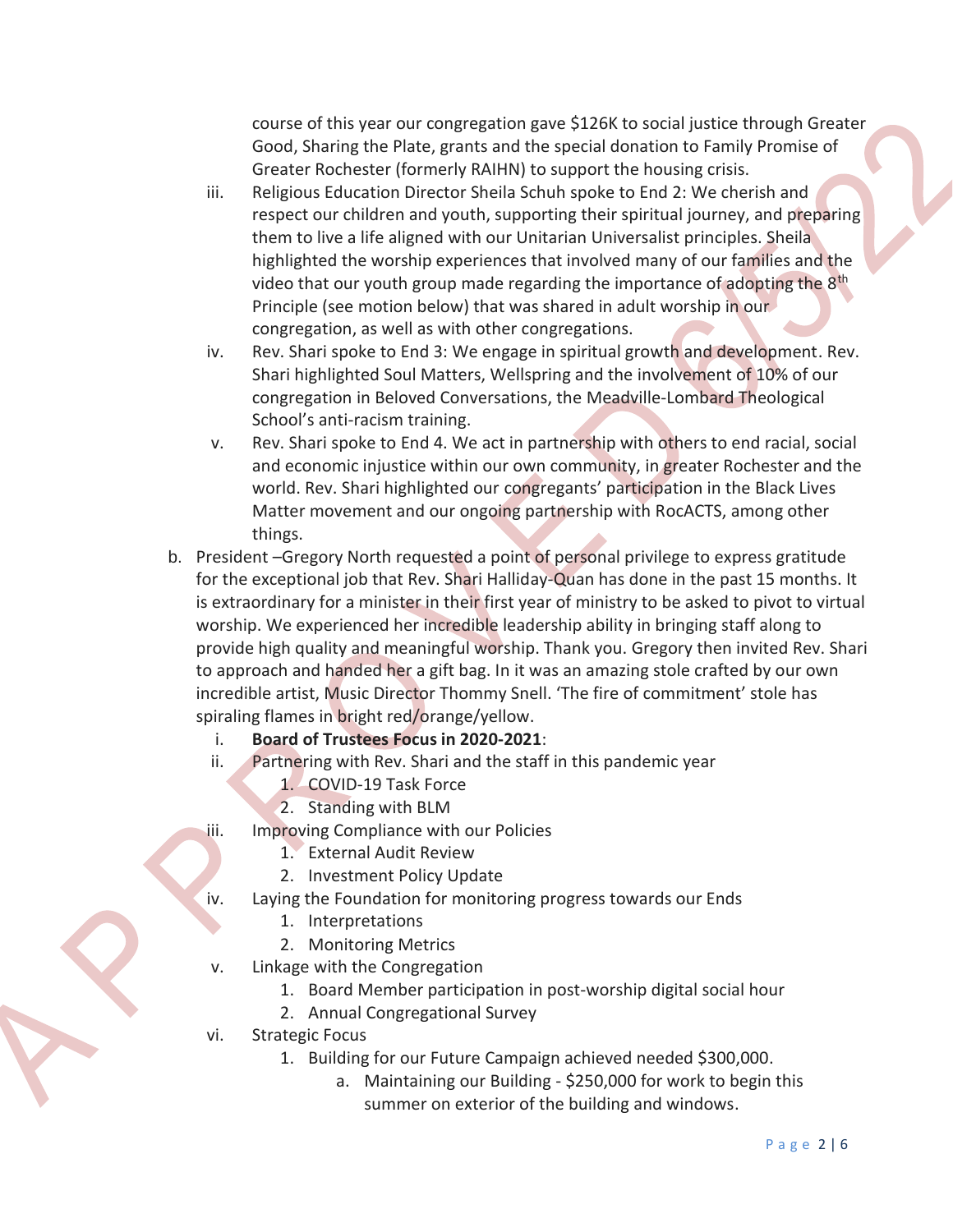- b. Family Promise of Greater Rochester (previously RAIHN) gave \$25,000 in January to support additional pandemic-related housing support.
- c. Future Planning \$25,000
- 5. Elections Leadership Nominating Committee Report and Elections
	- a. President (1-Year term) Gregory North Approved
	- b. Clerk (2-yr term) Anne Perry Approved
	- c. 3 Trustees (3-year term) Ken Buckle, Cathy Reda- Cheplowitz, Barbara Gawinski Approved
	- d. 2 Leadership Nominating Committee members (2-year term) Brownlee Field, Jenny Gaul - Approved
	- e. Farewell to outgoing Board of Trustees members:
		- i. Scott Stamper and Terri Goldstein.
		- ii. Gratitude expressed to continuing Board Members: Jon Horne, Lynn Kinsman, Robert Lyubomirsky, Courtney Miller, Mara Sanchez, Paul Suwijn, Kyle Williams
	- f. Farewell to Outgoing Leadership Nominating Committee members:
		- i. Jo Cone and David Ryder
		- ii. Gratitude expressed to continuing members Maren Kyle and Danette Johnson.
- 6. Budget July 1, 2021-June 30, 2022
	- a. Approve total budget:

| <b>OPERATING INCOME</b>      |    |                                                    |  |  |  |
|------------------------------|----|----------------------------------------------------|--|--|--|
| Category                     |    | Proposed Budget<br>2021/22<br>$(7/1/21 - 6/30/22)$ |  |  |  |
| Pledges Collected            | \$ | 676,800                                            |  |  |  |
| <b>Building Usage</b>        | Ş  | 35,000                                             |  |  |  |
| <b>Fund-Raising</b>          | \$ | 8,000                                              |  |  |  |
| <b>Income Endowment Draw</b> | \$ | 269,410                                            |  |  |  |
| Op Cash Reserve Draw         | \$ | 75,000                                             |  |  |  |
| Other Income                 | \$ | 33,500                                             |  |  |  |
| Total                        | S  | 1,097,710                                          |  |  |  |

| <b>OPERATING EXPENSE</b>   |   |                                                    |  |  |
|----------------------------|---|----------------------------------------------------|--|--|
| Category                   |   | Proposed Budget<br>2021/22<br>$(7/1/21 - 6/30/22)$ |  |  |
| Administrative & Finance   |   | 231,814                                            |  |  |
| <b>Building Operations</b> | ς | 182,720                                            |  |  |
| Denominational             |   | 67.700                                             |  |  |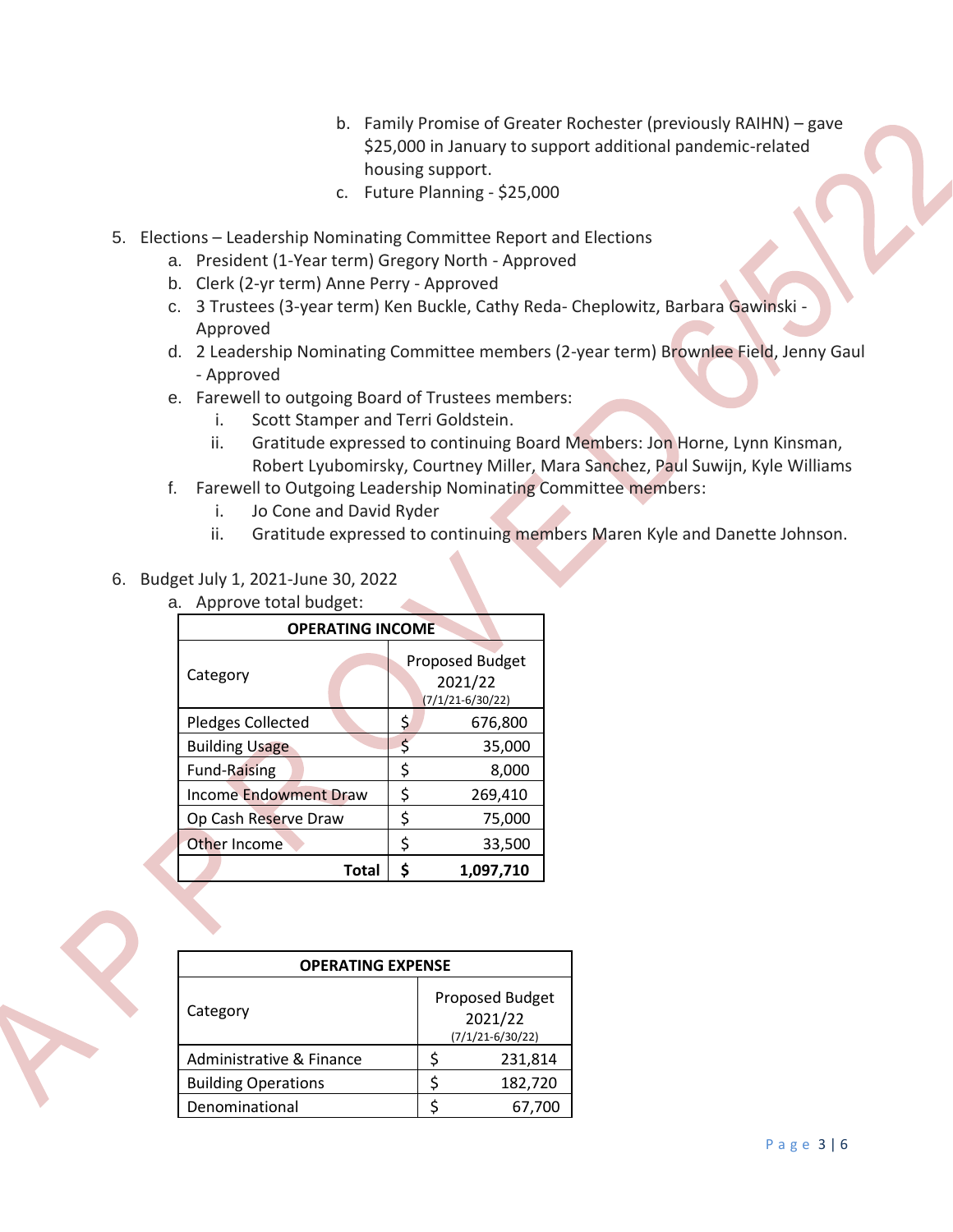| <b>Child Religious Education</b> | \$ | 104,500   |
|----------------------------------|----|-----------|
| Social Justice                   | \$ | 4,900     |
| Leadership/Governance            | \$ | 11,800    |
| Congregational Care/Outreach     | S  | 24,455    |
| Worship, Music & Arts            | \$ | 91,222    |
| <b>Ministerial Staff</b>         | S  | 223,535   |
| <b>Staff Benefits</b>            | ς  | 155,064   |
| Total                            |    | 1,097,710 |

b. Approve senior minister's salary -

|                              | Current 2020-<br>2021 Budget | Proposed 2021-<br>2022 Budget |
|------------------------------|------------------------------|-------------------------------|
| Senior Minister Salary       | 90,000                       | 90,000                        |
| <b>Professional Expenses</b> | 11,000                       | 11,000                        |
| <b>Housing Allowance</b>     | 20,000                       | 20,000                        |
| <b>Total</b>                 | 121,000                      | 121,000                       |

**Discussion:** In response to congregant questions about why the senior minister's salary budget was the same next year as this year, it was noted that the Board of Trustees had urged Rev. Shari Halliday-Quan to take an increase in salary for the coming year. The concern was that doing so would create an unhealthy difference between the salary of the senior minister and the salary of the assistant minister. It is expected that there will be an increase in the following year. A suggestion was made that if things go well, perhaps the Board of Trustees could approve a bonus. It has been our understanding of the New York State religious corporation law and our practice that any change in the senior minister's salary must be approved by the congregation. *[Note: only the senior minister's salary must be voted on separately by the congregation.]* There was a further question about Social Justice spending – the operating budget includes dues to organizations such as RocACTS and support for the Schools Partnership Coordinator. The operating budget does not include our support of outside organizations through Greater Good, Sharing the Plate and various grants. In 2020-2021, this support totaled \$126K.

**MOTION**: To approve the 2021-22 Budget Motion from the Board does not require a second. The motion was approved.

**MOTION**: To approve the senior minister's salary \$121,000 for 2021-2022 Motion from the Board does not require a second. The motion was approved.

**Discussion:** A comment was made by Board of Trustees Vice President Lynn Kinsman that logically the senior minister's salary should be approved before voting on the entire budget. This was noted for next year.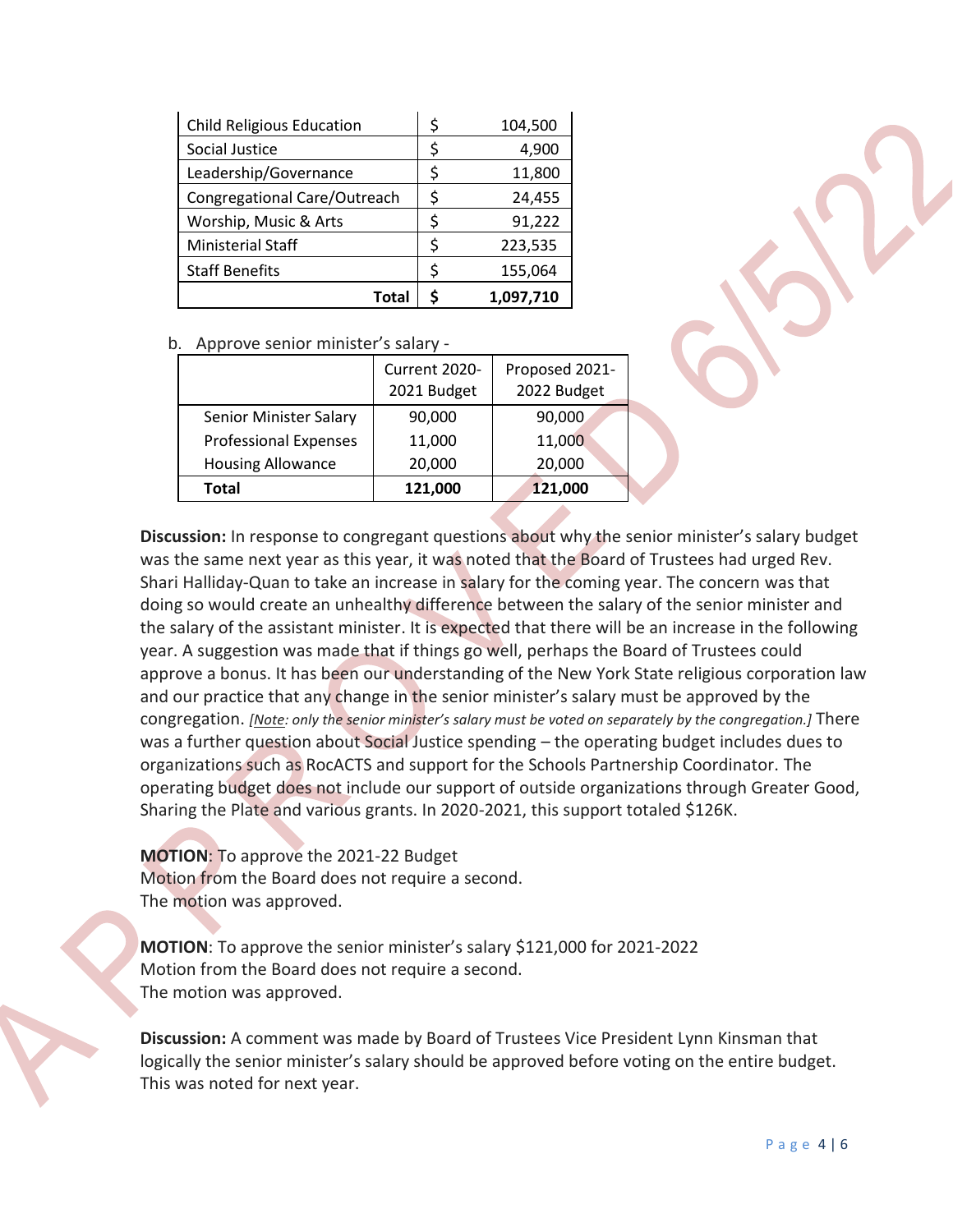7. Bylaws Changes:

**MOTION**: To approve the following three changes to the Bylaws:

- a. Section 8.2.E.2 Property Maintenance and Improvement Fund, delete "increased or decreased from the previous year's contribution in proportion to the increase or decrease" and replace that with "equivalent to 0.525% of".
- b. Section 7.2 Search Committee, delete the words "nine" and replace with "seven" and delete the word "thirteen" and replace with "nine" in order to reduce the number of members on the search committee.
- c. Section 8.3 Other Funds and Accounts, delete the word "bookkeeping" and replace it with "committee".

The motion was approved.

8. 8<sup>th</sup> Principle.

The Moderator noted that the adopting the 8<sup>th</sup> Principle does not change our Bylaws, our Mission, Vision, Ends or our Governing Policies. As noted in the full motion, it does align with our history and our Ends.

The Board of Trustees put the following motion on the agenda for the June 6, 2021, Annual Meeting of the Congregation. Clerk Anne J. Perry read the motion:

**MOTION:** In light of our church's strong history of anti-racism programming that includes:

- the Board of Trustees of First Unitarian Church of Rochester, NY, voting in support of putting the Eighth Principle on the agenda of the UUA General Assembly in 2017 and
- the youth of our church leading us once again by explaining why our congregation and other UU congregations should adopt the Eighth Principle and
- the worship team including Rev. Shari Halliday-Quan, Rev. Margalie Belizaire, Religious Education Director Sheila Schuh, Music Director Thom Snell and others focusing the May 2, 2021 worship on the Eighth Principle and
- First Unitarian Church of Rochester, NY, Ends adopted 3 years ago include the following (emphasis added):
	- 1. We are an inclusive spiritual community of belonging, welcoming all people to find their spiritual home with us . . .
	- 3. We engage in spiritual growth and development:
		- a. Providing inspiration, support and courage to explore our whole selves.
		- b. Recognizing our racial bias and confronting its impact on our relationships and behaviors.
		- c. Developing our ability to communicate openly and with loving kindness.
		- d. Strengthening our spiritual connections within our own community and beyond.
	- We act in partnership with others to end racial, social and economic injustice within our own community, in greater Rochester and the world.

the First Unitarian Church of Rochester, NY, adopts the Eighth Principle:

"We covenant to affirm and promote: journeying toward spiritual wholeness by working to build a diverse multicultural Beloved Community by our actions that accountably dismantle racism and other oppressions in ourselves and our institutions." The motion was approved.

9. Announcements: